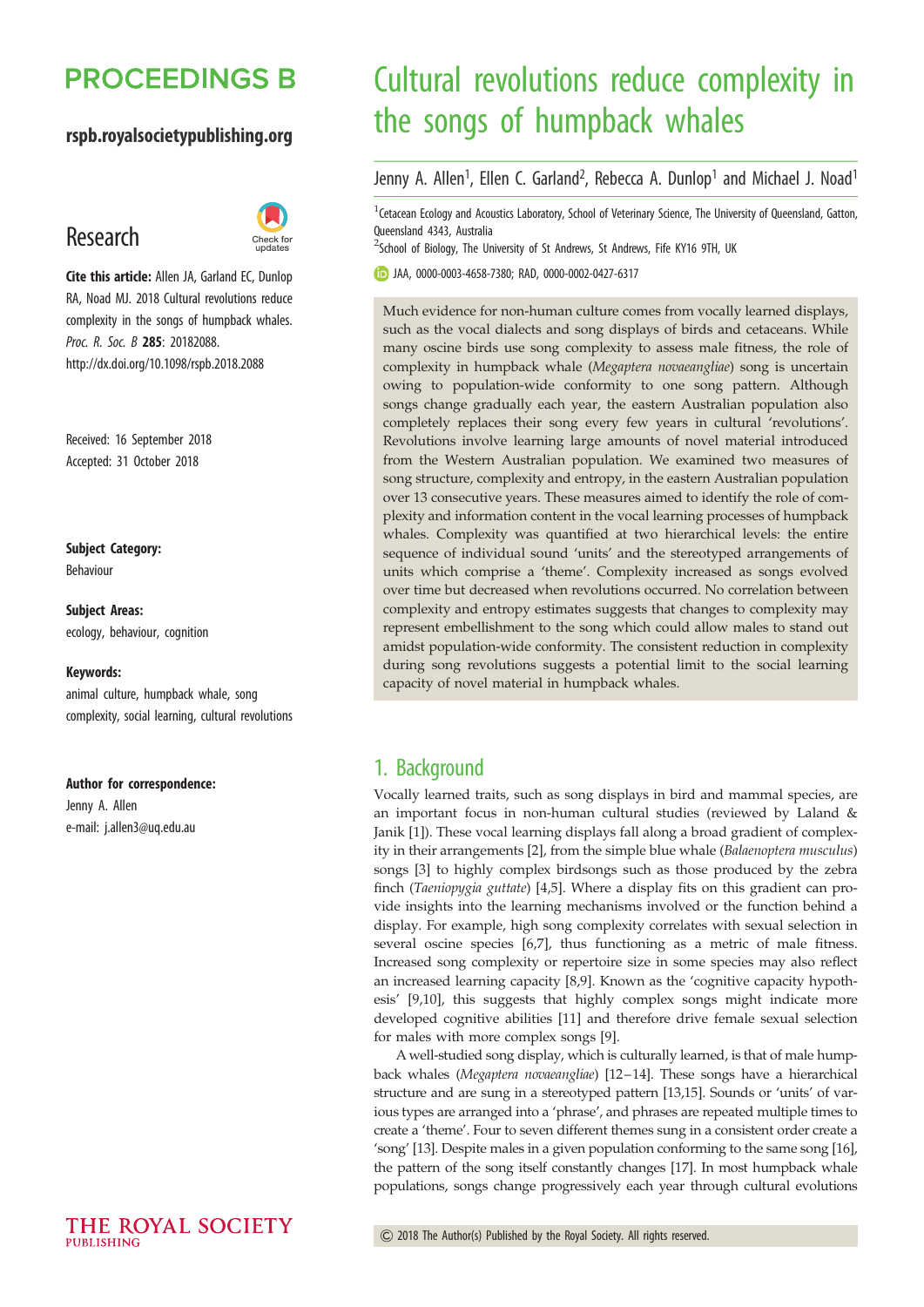2

[\[14,16,17\]](#page-5-0). In the eastern Australian population however, 'cultural revolutions' also occur every few years where the song is rapidly and completely replaced by a song from another population [\[12,](#page-4-0)[18\]](#page-5-0). Songs from eastern Australia then spread eastwards across the South Pacific populations over 1–3 years [[14\]](#page-5-0). This demonstrates cultural transmissions in an animal on spatial and temporal scales that have previously only been documented in humans [\[14\]](#page-5-0).

The current study quantified several metrics of song complexity in the eastern Australian population over 13 consecutive years in order to clarify the underlying song learning mechanism. Complexity scores were derived from several arrangement features and used to measure changes in song complexity over time [\[10](#page-4-0)]. Three sets of complexity scores were calculated to reflect the song's hierarchical structure: (i) song-level (number of units, number of types of units and song duration), (ii) theme-level (number of themes, mean phrase duration and mean theme complexity), and (iii) a score combining song-level and theme-level scores. Complexity was also evaluated in terms of both pattern predictability (using second-order entropy) and individual-level variation. Quantifying these components of complexity in humpback whale song will inform our understanding of the social learning capacity in humpback whales. As one of the few examples of vocal learning in a mammalian species, humpback whales add an important piece to the knowledge of vocal learning use across multiple taxa.

## 2. Material and methods

#### (a) Song collection and transcription

Recordings of humpback whale song were made every year from 2002 to 2014 using fixed hydrophone arrays, autonomous recorders and boat-based recordings. Study sites were along the migratory corridor for eastern Australian humpback whales on the coast of southeast Queensland, Australia [\[19\]](#page-5-0). Songs were visualized as spectrograms and transcribed by a human classifier (J.A.A.) into a numeric sequence of units using a repertoire 'dictionary' as a guide [\[20\]](#page-5-0). This dictionary was created based on acoustic features of a representative subset of units from the eastern Australian population [\[20\]](#page-5-0). Song cycles from each year were transcribed and analysed [[20](#page-5-0)], with a 'song cycle' defined here as a stereotyped set of themes sung in a specific order [[13,15,16\]](#page-5-0). Thirty-six song cycles were transcribed from each year, except for 2006 (12 cycles) and 2007 (four cycles) owing to lack of high-quality recordings. No more than six song cycles were taken from any single individual. Because these recordings were made during migration, it was assumed that singers on sep-arated days had not been previously recorded [[21](#page-5-0)-23]. Song cycles were considered to be from one individual if they occurred in succession with no break in singing.

#### (b) Verifying themes and transitions

Unit sequences were grouped into phrase variants and assigned to themes. Themes were quantitatively identified and verified using the Levenshtein distance similarity index (LSI) [\[24,25\]](#page-5-0). This analysis was weighted  $(\beta = 1)$  to account for acoustic similarity of units [\[20,26\]](#page-5-0). To ensure that qualitative theme assignments were robust, LSI was calculated between every possible pair of phrase repetitions in a given year and hierarchically clustered [[20](#page-5-0)]. See Garland et al. [\[26\]](#page-5-0) for details on the LSI analysis, acoustic dictionary and unit classification.

A single phrase for each theme per year was used as a theme representative in further analysis (known as the 'set median'). Each set median was calculated by finding the phrase repetition with the highest similarity to all other phrases of a given theme [[27](#page-5-0)]. LSI values were calculated between every pair of theme set medians in adjacent years. These values generated a cost matrix for a weighted LSI analysis of each year's song based on theme sequences. This analysis was used to classify each year's song as either an evolution or a revolution [\[18\]](#page-5-0). Songs were classified as an evolution if similarity to the previous year's song was greater than 0%. Revolutions were songs that displayed 0% similarity between itself and the preceding song.

#### (c) Complexity scores

'Complexity scores' were generated for each year's song following Boogert et al. [[9](#page-4-0)] and Templeton et al. [\[10\]](#page-4-0). Song-level variables represented the full sequence of units (i.e. the complexity of the entire song irrespective of themes), and theme-level variables represented complexity with respect to the presence and content of themes. Three complexity scores were generated: one using song-level variables, one using theme-level variables and one using all variables from both levels. Three song-level variables were used: number of units per song cycle, number of unit types per song cycle and duration of each complete song cycle. Three theme-level variables were used: number of themes per song cycle, mean phrase duration per song cycle and mean individual theme complexity (calculated similarly to song complexity—number of units for each phrase, number of types of units per phrase and theme duration). All variables were condensed using a principal component analysis and represented by a single composite score [\[9,10](#page-4-0)]. For themes present in multiple years (i.e. evolving themes), individual theme complexity scores were compared among years.

#### (d) Individuality

Variability in the songs of individual whales may present another potential source of song complexity [\[28\]](#page-5-0). While a low number of high-quality recordings in 2006 and 2007 prevented the inclusion of the individual variable in complexity scores, it was examined separately using the presence of individually unique phrase variants (i.e. subtle variants of phrases sung only by a single individual) as a metric of 'individuality'. An additional LSI analysis separated all phrases in each given year into 'phrase variants', representing slightly different arrangements of the same theme. Unique phrase variants were sung by a single individual, while shared phrase variants were sung by at least two individuals [[25](#page-5-0)]. Data from 2006 ( $n = 2$  singers) and 2007  $(n = 1)$  were excluded to ensure a representative sample size per year [[18,29\]](#page-5-0). The total phrase repetitions recorded each year (including all recorded repetitions of each phrase variant) were counted. Of these, the proportion that was unique phrase variants was calculated. These proportions were then averaged by the number of individual singers to standardize for sampling effort in each year.

#### (e) Information entropy estimates

Second-order entropy quantifies how predictably a sequence is arranged [\[30,31](#page-5-0)], which addresses an aspect of song arrangement that complexity scores miss. In the context of vocalizations, lower entropy levels typically represent a more redundant message within a display [\[32\]](#page-5-0). Entropy estimates were calculated using the following equation:

$$
H_2 = -\sum_{i,j}^{N} P(i)P_i(j)\log_2 P_i(j),
$$

where  $H_2$  is second-order entropy,  $P(i)$  is the probability of occurrence of element *i*,  $P_i(j)$  is the probability of occurrence of unit *j*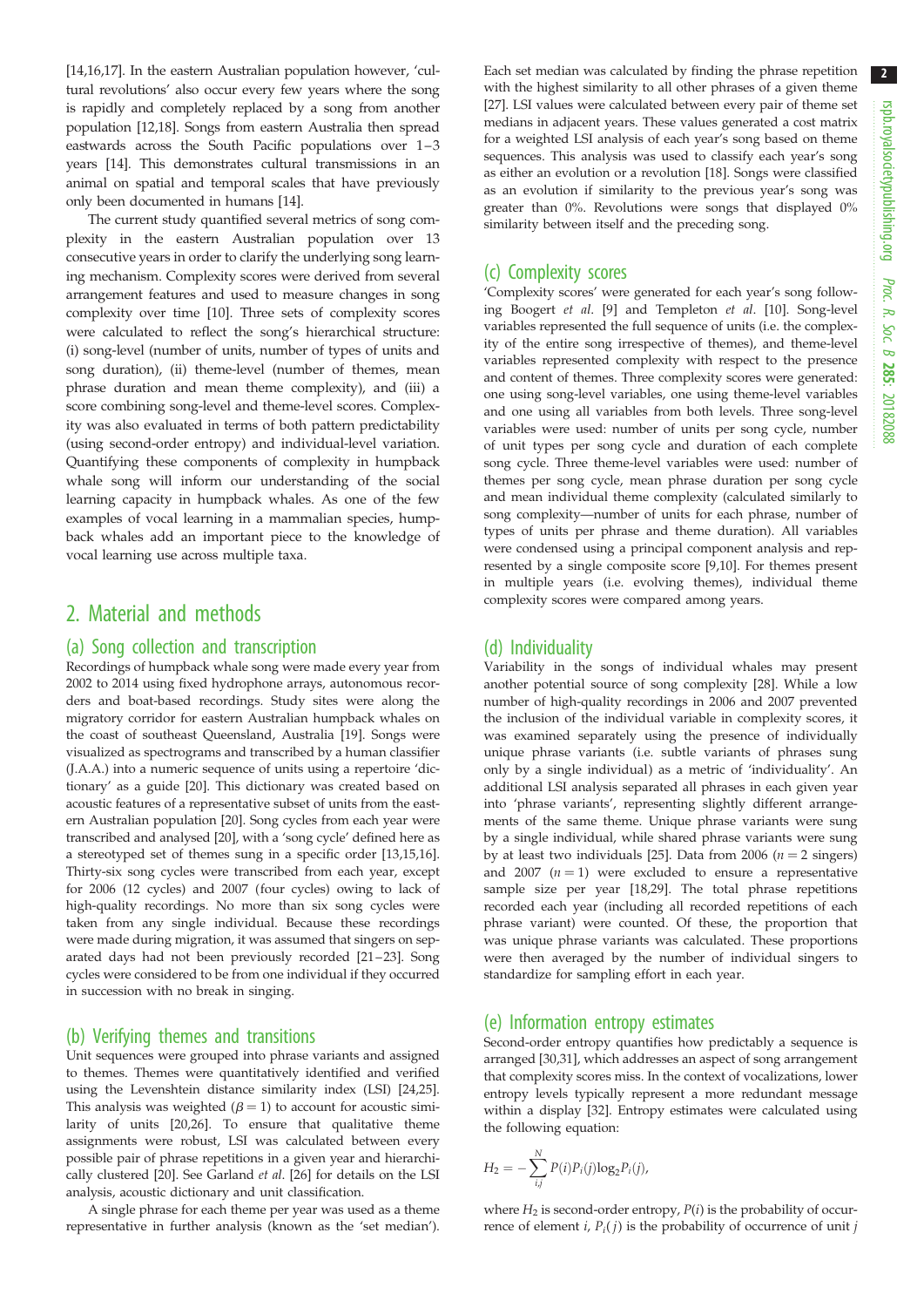

Figure 1. Song complexity scores for each year (2002 – 2014) representing complexity at the (i) song-level, (ii) theme-level, and (iii) total complexity. Revolution and evolution transitions are demarcated.

given the preceding unit is element  $i$  and  $N$  is the number of elements (types of units) in the repertoire [[30\]](#page-5-0). Entropy is measured as the number of bits per song cycle. Entropy estimates for each year were calculated separately for: (i) sequences of themes (i.e. the pattern of different themes making up a song, omitting the units that made up those themes), and (ii) sequences of units (i.e. the pattern of units making up the entire song).

## 3. Results

Complexity scores formed a quasi-sinusoidal pattern over the 13-year study period (figure 1), based on a total of 412 song cycles from 95 singers (range: 1–13 singers per year, mean: 7). Complexity increased as songs evolved, resulting in longer songs containing more sound units, unit types and themes. Following revolutions, complexity decreased so that new songs were shorter and contained fewer units, unit types and themes. All three sets of scores were found to be highly correlated (figure 1), indicating that these trends were present at both the song and theme hierarchical levels.

During periods of evolutionary song change, some themes persisted, but evolved across multiple years [\[14,17](#page-5-0)]. To quantify changes in complexity specific to this level of the song, complexity scores were generated for each of these themes year by year. Complexity increased for all evolving themes, except for those from 2011 to 2012 [\(figure 2\)](#page-3-0), with most themes becoming longer and containing more units and unit types. These results show that during evolutionary song change, complexity increased within each of the themes, not just in the arrangement of the song as a whole.

Of the phrase repetitions recorded in each year (range: 703 –1863, mean: 1158), the proportion that was unique variants and thus represented 'individuality' ranged from 13% to 59% (mean  $=$  34%). These proportions represent an average per singer in each year (range: 6–13, mean: 8) to

standardize the metric for sampling effort. Individuality was correlated with all three complexity scores, most notably during evolutions when both individuality and complexity increased over time. Conversely, individuality did not consistently decrease when complexity decreased. However, the paucity of data from 2006 and 2007 reduced the strength of these results, warranting caution in their interpretation.

Sequential predictability, measured by second-order entropy, determined if more complex songs were less predictable in the arrangement of their theme or unit sequences. Theme sequence entropy (predictability of theme order in a song) had an average of 0.3 bits per song cycle (range 0.04– 0.6 bits), while unit sequence entropy for entire song cycles had an average of 1.2 bits per song cycle (range 0.7-1.8 bits). There was no significant relationship between complexity and entropy estimates (Pearson correlation coefficient with Bonferroni correction,  $p = 0.52$  for unit sequences,  $p = 0.17$  for theme sequences) and entropy showed no clear patterns over time ([figure 3\)](#page-3-0). Therefore, predictability in a song arrangement was not strongly correlated with the complexity of that arrangement.

## 4. Discussion

A long-term analysis of multiple song complexity metrics found that songs increased in complexity as they evolved through small and progressive changes. Parallel trends were also observed in individual themes; complexity usually increased over time with evolutionary changes (excepting 2011 and 2012). During the radical changes of revolution events, songs were always completely replaced with a simpler song. This relationship remained consistent at both the songlevel (units, unit types and song duration) and theme-level (number of themes, mean phrase duration and mean theme complexity). Changes at both levels of the song's structure therefore contribute to changes in complexity.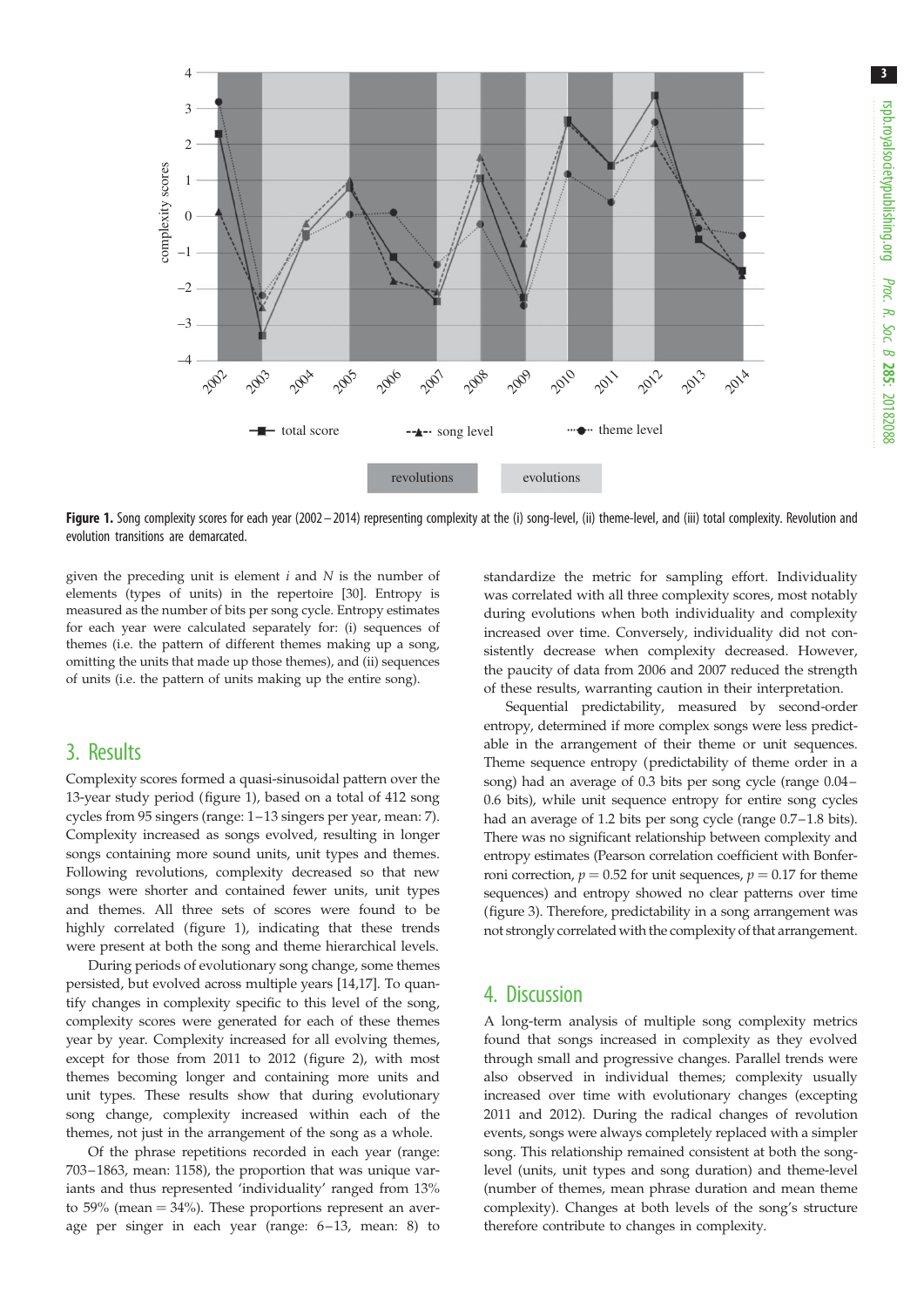<span id="page-3-0"></span>

Figure 2. Individual theme complexity scores for evolving themes. Each theme's complexity scores over time are within its respective box. Boxes contain each set of evolutionary themes, meaning that the theme progressively evolves from 1 year to the next (as indicated by the years on the x-axis). Each theme was labelled with two numbers indicating the year  $(02-14)$  and a letter to differentiate it from the other themes in each respective year. All other themes occurred in a single year.



Figure 3. Second-order entropy estimates for theme sequences and unit sequences from 2002 to 2014 in relation to revolution and evolution transitions.

Progressive song changes are thought to come from the novel material each singer adds to his own song [[12,](#page-4-0)[14,15](#page-5-0)]. Singers may embellish their own songs (thus increasing complexity) in order to stand out amidst the population's persistent conformity [\[28](#page-5-0)]. The positive correlation between complexity and individuality found here supports this, suggesting that as songs become more complex, they also become more individually unique. Therefore, humpback whale song changes could possibly complement the 'antihabituation hypothesis', which proposes that variation in bird song prevents individuals from becoming so accustomed to a song that it no longer serves its function [[33\]](#page-5-0). Individuals may also be attempting to maintain this individuality even when adopting a new, simpler song, accounting for the lack of parallel decreases in complexity and individuality observed. However, the degree of individuality present in a population may also be impacted by other variables, such as the substantial increase in population size documented over this study period [\[34](#page-5-0),[35\]](#page-5-0).

The absence of correlation between entropy estimates and complexity indicates that there may be independent variation between the complexity of a song pattern and how predictably that pattern is arranged. Previous unit-level entropy estimates (eastern Australian  $2003$  song mean  $= 0.97$  bits [[36\]](#page-5-0), Hawaiian song mean  $= 0.99$  bits [[32\]](#page-5-0)) using first-order Markov models (equivalent to the methods used here) [[32,36\]](#page-5-0) fall within our reported range  $(0.7-1.8)$  bits, mean = 1.2 bits). While the predictability demonstrated by these levels of entropy is expected in a stereotyped display such as humpback whale song, it was unexpected that predictability would remain relatively consistent over time despite changes to song complexity or arrangement [[37](#page-5-0)]. Such predictability is likely to make songs easier to learn and remember, even with complex or novel arrangements, therefore possibly increasing chances for its spread.

Cultural revolution events in eastern Australia originate from new songs introduced from Western Australia with a 1 or 2 year delay [[18\]](#page-5-0). Within eastern Australia, these revolutionary songs are less complex than their predecessors. The reasons for this are not clear, but several possibilities exist. One is that revolutions contain large amounts of novel material, and singers may be constrained by how much new material they can learn in a finite period [[38\]](#page-5-0). This suggests a potential limit to the social learning rate in humpback whales. A second possibility is that Western Australian songs are simpler than eastern Australian ones and are learned with high fidelity. This seems unlikely as previous work suggests no overt differences in structure or complexity between Western and eastern Australian songs [[39\]](#page-5-0). A third possibility is that simplification during revolutions occurs owing to preference rather than necessity. It may be more advantageous to take up a completely novel (albeit simpler) song than to add complexity to the current song [[28\]](#page-5-0). It is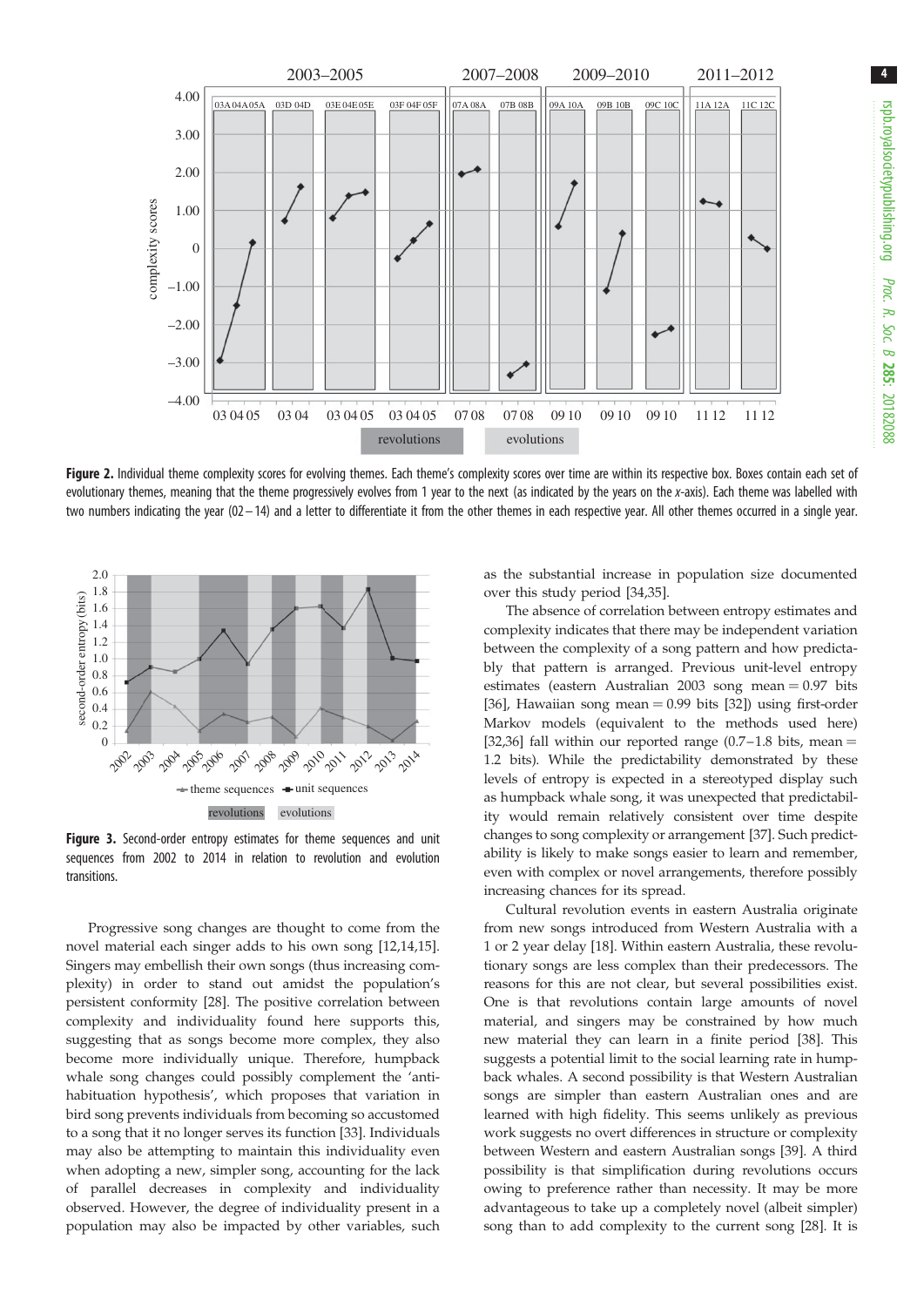<span id="page-4-0"></span>also possible that simplification is a by-product of a limited number of song models. Few Western Australian individuals are likely to be involved in song transmission, regardless of whether Western Australian individuals immigrate into the eastern Australian population, or whether song transmission occurs on shared feeding grounds or migratory routes [\[40](#page-5-0)]. This would result in the transfer of only part of the full diversity of Western Australian songs to eastern Australia. This seems unlikely, however, as research suggests equal variation in song both within and between individuals [\[28,41](#page-5-0)]. Future research should compare song complexity between analogous songs in east and west Australia to determine which of the proposed explanations is most probable. Additionally, quantifying complexity patterns in other populations without revolution events would determine how cultural revolutions influence song learning and clarify what learning constraints might be present across populations.

## 5. Conclusion

Our study presents a consistent pattern in which songs become more complex as they evolve but are simplified following cultural revolution events. Large amounts of novel material presented in these revolutions, combined with the fluctuating song complexity identified here, suggest that simplification may result from a possible limit on the ability of humpback whales to learn new material. Additionally, the lack of correlation with entropy, despite changes to song complexity and arrangement, suggests embellishment in the song pattern rather than changes to underlying structure. The complexity of vocal displays provides important insights into the structure, learning mechanisms and evolution of animal communication [\[31,42](#page-5-0)]. Although studied to varying degrees in several species [9,[37,43](#page-5-0) –[45\]](#page-5-0), limited research exists on structural complexity in humpback whale song [\[25](#page-5-0),[32\]](#page-5-0). The song is a striking example of a culturally transmitted display in animals. Changes in complexity over time can help clarify influential factors in the processes of song learning and cultural transmission, such as possible constraints on social learning capacity. This will lead to a more comprehensive grasp of cultural learning in animals, which can, in turn, help us to better understand its evolution and current role in humans.

Ethics. The following ethics approval numbers pertain to data collected for this study (2002–2004), the University of Queensland Office of Research and Postgraduate Studies (2005–2007), the University of Queensland Research and Research Training Division (2008–2011), the University of Queensland Research Management Office (2012– 2014): 2002–2003: ZOO/ENT/250/02/USNR/DSTO; 2003–2004: ZOO/ENT/216/03/UNNR/DSTO; 2004–2005: ZOO/ENT/239/04/ USNR/DSTO; 2005–2006: SVS/381/05/DSTO & US ONR; 2006– 2007: SVS/870/06/DSTO & US ONR; 2007–2008: SVS/203/07/ DSTO & US ONR; 2008–2009: SVS/299/08/ACAMMS; 2010–2012: SVS/230/10/(NF); 2012–2013: SVS/403/12/EPSML; 2013–2014: CURTIN/SVS/283/13. Certificates available upon request

Data accessibility. Data for this manuscript are available on Dryad Digital Repository at: [http://dx.doi.org/10.5061/dryad.69161bg\)](http://dx.doi.org/10.5061/dryad.69161bg) [[46\]](#page-5-0).

Authors' contributions. R.A.D. provided extensive raw song data, assisted with interpretation of results and edited the final manuscript. E.C.G. contributed to the development of the research concept and methodology, assisted with interpretation of results and edited the final manuscript. M.J.N. provided extensive raw song data, contributed to the development of the research concept and methodology, assisted with interpretation of results and edited the final manuscript. J.A.A. contributed to the development of the research concept, transcribed all song recordings, developed methodology, undertook data analysis and interpretation, and was responsible for the final manuscript.

Competing interests. We have no competing interests.

Funding. J.A.A. was funded by an Australian Government Research Training Programme Scholarship and the Australian American Association University of Queensland Fellowship. E.C.G. was funded by a Royal Society Newton International Fellowship and a Royal Society University Research Fellowship. The HARC project was funded by the US Office of Naval Research, the Australian Defence Science and Technology Organisation and the Australian Marine Mammal Centre. The BRAHSS project was funded by the E&P Sound and Marine Life Joint Industry Programme and the US Bureau of Ocean Energy Management.

Acknowledgements. We thank the staff and volunteers of the Cetacean Ecology and Acoustics Laboratory for data collection, maintenance and storage over the course of the study. Data were collected during the HARC project (2002–2004 and 2008–2009) and the BRAHSS project (2010–2012 and 2014). Thanks to Douglas Cato for his significant role in instigating and participating in all these field programmes. Thanks to Anita Murray for her advice regarding the theme verification technique and to Melinda (Mindi) Rekdahl for her invaluable insights into revolution events and the Western Australian song. We thank Adam Pack and Christopher Templeton for providing comments on a previous version of the manuscript.

## **References**

- 1. Laland KN, Janik VM. 2006 The animal cultures debate. Trends Ecol. Evol. 21, 542– 547. [\(doi:10.](http://dx.doi.org/10.1016/j.tree.2006.06.005) [1016/j.tree.2006.06.005](http://dx.doi.org/10.1016/j.tree.2006.06.005))
- 2. Janik VM, Slater PJ. 2000 The different roles of social learning in vocal communication. Anim. Behav. 60, 1– 11. ([doi:10.1006/anbe.2000.1410](http://dx.doi.org/10.1006/anbe.2000.1410))
- 3. McDonald MA, Mesnick SL, Hildebrand JA. 2006 Biogeographic characterization of blue whale song worldwide: using song to identify populations. J. Cetacean Res. Manage.  $8, 55 - 65.$
- 4. Catchpole CK, Slater PJ. 2008 Bird song: biological themes and variations, 2nd edn. Cambridge, UK: Cambridge University Press.
- 5. Airey DC, DeVoogd TJ. 2000 Greater song complexity is associated with augmented song system anatomy

in zebra finches. Neuroreport 11, 1749 – 1754. [\(doi:10.1097/00001756-200006050-00030\)](http://dx.doi.org/10.1097/00001756-200006050-00030)

- 6. Nowicki S, Peters S, Podos J. 1998 Song learning, early nutrition and sexual selection in songbirds. Am. Zool. 38, 179 – 190. [\(doi:10.1093/icb/38.1.179\)](http://dx.doi.org/10.1093/icb/38.1.179)
- 7. Woodgate JL, Mariette MM, Bennett AT, Griffith SC, Buchanan KL. 2012 Male song structure predicts reproductive success in a wild zebra finch population. Anim. Behav. 83, 773– 781. [\(doi:10.](http://dx.doi.org/10.1016/j.anbehav.2011.12.027) [1016/j.anbehav.2011.12.027\)](http://dx.doi.org/10.1016/j.anbehav.2011.12.027)
- 8. Nowicki S, Hasselquist D, Bensch S, Peters S. 2000 Nestling growth and song repertoire size in great reed warblers: evidence for song learning as an indicator mechanism in mate choice. Proc. R. Soc. Lond. B 267, 2419 – 2424. ([doi:10.1098/rspb.2000.1300](http://dx.doi.org/10.1098/rspb.2000.1300))
- 9. Boogert NJ, Giraldeau L-A, Lefebvre L. 2008 Song complexity correlates with learning ability in zebra finch males. Anim. Behav. 76, 1735 – 1741. [\(doi:10.](http://dx.doi.org/10.1016/j.anbehav.2008.08.009) [1016/j.anbehav.2008.08.009\)](http://dx.doi.org/10.1016/j.anbehav.2008.08.009)
- 10. Templeton CN, Laland KN, Boogert NJ. 2014 Does song complexity correlate with problem-solving performance in flocks of zebra finches? Anim. Behav. 92, 63– 71. [\(doi:10.1016/j.anbehav.2014.](http://dx.doi.org/10.1016/j.anbehav.2014.03.019) [03.019](http://dx.doi.org/10.1016/j.anbehav.2014.03.019))
- 11. Catchpole C. 1996 Song and female choice: good genes and big brains? Trends Ecol. Evol. 11, 358– 360. [\(doi:10.1016/0169-5347\(96\)30042-6](http://dx.doi.org/10.1016/0169-5347(96)30042-6))
- 12. Noad MJ, Cato DH, Bryden MM, Jenner MN, Jenner KC. 2000 Cultural revolution in whale songs. Nature 408, 537. ([doi:10.1038/35046199](http://dx.doi.org/10.1038/35046199))